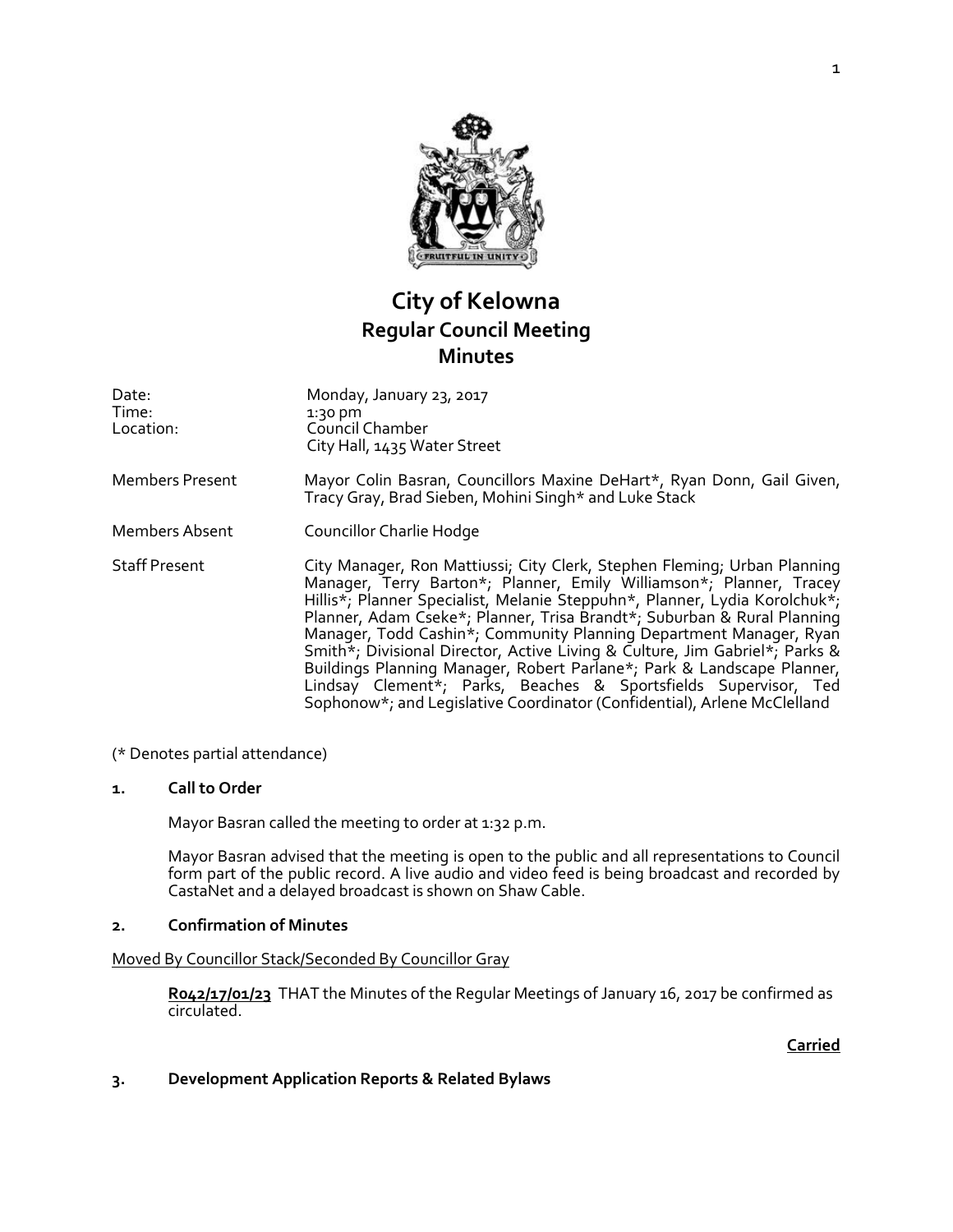# **3.1 769 Barnaby Rd, Z16-0063 - Cathy Wolf**

Councillor Singh joined the meeting at 1:33 p.m.

# Staff:

- Displayed a PowerPoint Presentation summarizing the application.

# Moved By Councillor Given/Seconded By Councillor Donn

**R043/17/01/23** THAT Rezoning Application No. Z16-0063 to amend the City of Kelowna Zoning Bylaw No. 8000 by changing the zoning classification of a portion of Lot A District Lot 357 Similkameen Division Yale District Plan 10457, located at 769 Barnaby Rd, Kelowna BC from the RR2 – Rural Residential 2 zone to the RU1 – Large Lot Housing zone and from the RR2 – Rural Residential 2 zone to the RU6 – Two Dwelling Housing zone as shown on Map "B" attached to the report from Community Planning, dated January 23, 2017 be considered by Council;

AND THAT the Zone Amending Bylaw be forwarded to a Public Hearing for further consideration;

AND THAT final adoption of the Zone Amending Bylaw be considered subsequent to the issuance of Preliminary Layout Review Letter by the Approving Officer;

AND FURTHER THAT final adoption of the Zone Amending Bylaw be considered subsequent to the requirements of the Development Engineering Branch being completed to their satisfaction.

# **3.2 769 Barnaby Rd, BL11341 (Z16-0063) - Cathy Wolf**

Moved By Councillor Gray/Seconded By Councillor Donn

**R044/17/01/23** THAT Bylaw No. 11341 be read a first time.

# **3.3 1050 Kelly Rd, Z16-0043 - Jonathon and Heather Tyre**

Staff:

- Displayed a PowerPoint Presentation summarizing the application and responded to questions from Council.

Moved By Councillor stack/Seconded By Councillor Singh

**R045/17/01/23** THAT Council hear from the Applicant.

# Tara Tschritter, Applicant, San Michelle Court

- Confirmed willingness to reconsider design, however, would like to stick to the proposed design as much as possible for the RU1c designation.

- Advised that verbal support has been received by neighbours and can also obtain written support.

### Moved By Councillor Gray/Seconded By Councillor Donn

**R046/17/01/23** THAT Rezoning Application No. Z16-0043 to amend the City of Kelowna Zoning Bylaw No. 8000 by changing the zoning classification of Lot 3, District Lot 135, ODYD, Plan 18974, located at 1050 Kelly Road, Kelowna, BC from the RU1 – Large Lot Housing zone to the RU1c – Large Lot Housing with Carriage House zone, be considered by Council;

AND THAT the Rezoning Bylaw be forwarded to a Public Hearing for further consideration;

# **Carried**

**Carried**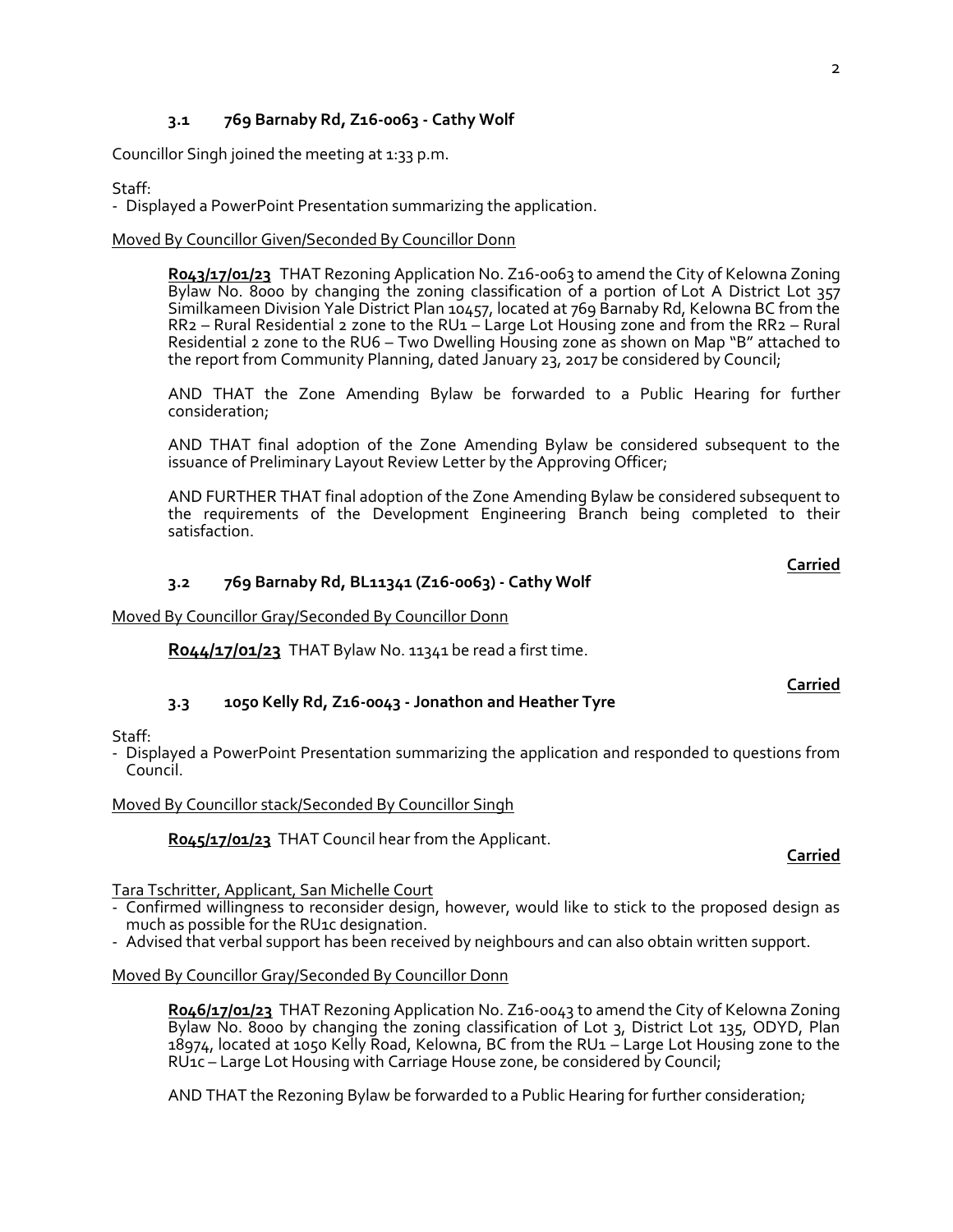AND FURTHER THAT final adoption of the Rezoning Bylaw be considered in conjunction with Council's consideration of a Development Permit, and Development Variance Permit for the subject property.

**Carried**

# **3.4 1050 Kelly Rd, BL11342 (Z16-0043) - Jonathon and Heather Tyre**

Moved By Councillor Donn/Seconded By Councillor Gray

**R047/17/01/23** THAT Bylaw No. 11342 be read a first time.

### **Carried**

### **3.5 4039 Lakeshore Rd, Z16-0060 - Cindy and Thomas Netzlaw**

Staff:

- Displayed a PowerPoint Presentation summarizing the application and responded to questions from Council.

#### Moved By Councillor Sieben/Seconded By Councillor Stack

**R048/17/01/23** THAT Rezoning Application No. Z16-0060 to amend the City of Kelowna Zoning Bylaw No. 8000 by changing the zoning classification of a portion of Lot 1 Section 6 Township 26 ODYD Plan 9339, located at 4039 Lakeshore Road Kelowna, BC from the RU1 – Large Lot Housing zone to the RU2 – Medium Lot Housing zone as shown on Map "A" attached to the Report from the Community Planning Department dated January 23, 2017, be considered by Council;

AND THAT the Rezoning Bylaw be forwarded to a Public Hearing for further consideration.

**Carried**

### **3.6 4039 Lakeshore Rd, BL11343 (Z16-0043) - Cindy and Thomas Netzlaw**

#### Moved By Councillor Gray/Seconded By Councillor Given

**R049/17/01/23** THAT Bylaw No. 11343 be read a first time.

### **Carried**

### **3.7 5425 Upper Mission Dr, OCP16-0012 & Z16-0024 - Kestrel Ridge Holdings Ltd**

Staff:

- Displayed a PowerPoint Presentation summarizing the application and responded to questions from Council.

#### Moved By Councillor Stack/Seconded By Councillor Given

**R050/17/01/23** THAT Official Community Plan Map Amendment Application No. OCP16-0012 to amend Map 4.1 in the Kelowna 2030 – Official Community Plan Bylaw No. 10500 by changing the Future Land Use designation *of Lot A Section 24, Township 28 SDYD Plan 18646 except Plans KAP83995, KAP83997, KAP87210, KAP88425 and KAP92762* located at 5425 Upper Mission Drive, Kelowna, BC from S2RES – Single / Two Unit Residential to the S2RESH – Single / Two Unit Residential – Hillside; from S2RESH – Single / Two Unit Residential – Hillside to PARK – Major Park and Open Space; and from PARK – Major Park and Open Space designation to the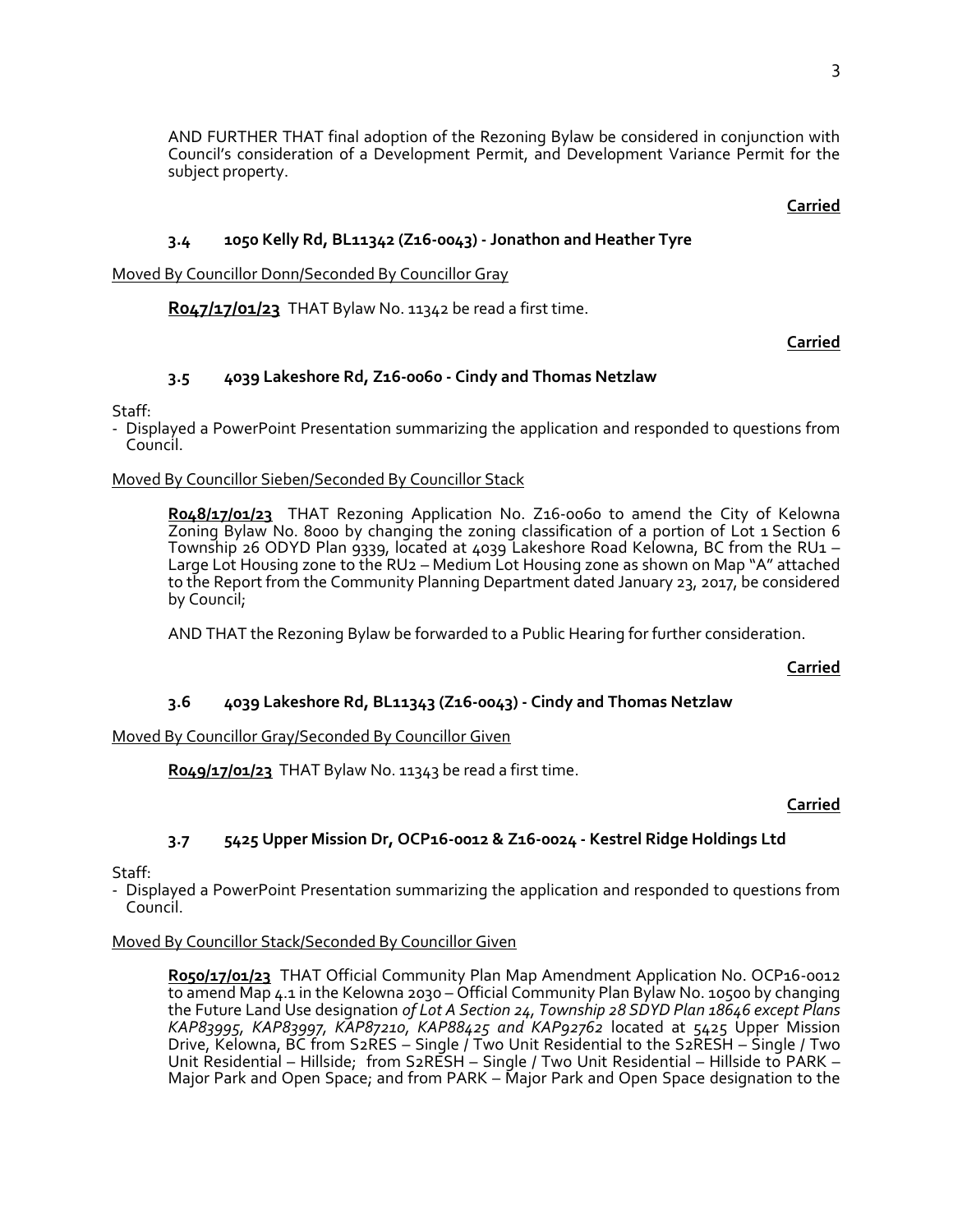S2RESH – Single / Two Unit Residential – Hillside, as shown on Map "A" attached to the Report from the Community Planning Department dated (January 23, 2017), be considered by Council;

AND THAT the Official Community Plan Map Amending Bylaw be forwarded to a Public Hearing for further consideration;

AND THAT Council considers the Public Information Session public process to be appropriate consultation for the purpose of Section 475 of the *Local Government Act*, as outlined in the Report from the Community Planning Department dated January 23, 2017;

AND THAT Rezoning Application No. Z16-0024 to amend the City of Kelowna Zoning Bylaw No. 8000 by changing the zoning classification of *Lot A Section 24, Township 28 SDYD Plan 18646 except Plans KAP83995, KAP83997, KAP87210, KAP88425 and KAP92762* located at 5425 Upper Mission Drive, Kelowna, BC from the

RU1H – Large Lot Housing (Hillside Area) zone to the RH2 – Hillside Two Dwelling Zone; and the RU1H – Large Lot Housing (Hillside Area) zone to the P3 – Parks and Open Space Zone as shown on Map "B" attached to the Report from the Community Planning Department dated January 23, 2017 be considered by Council;

AND THAT the Rezoning Bylaw be forwarded to a Public Hearing for further consideration;

AND THAT final adoption of the Rezoning Bylaw be considered subsequent to the issuance of a Preliminary Layout Review Letter by the Approving Officer;

AND FURTHER THAT final adoption of the Rezoning Bylaw be considered subsequent to the Development Engineering Manager's approval.

#### **Carried**

### **3.8 5425 Upper Mission Dr, BL11344 (OCP16-0012) - Kestrel Holdings Ltd**

Moved By Councillor Given/Seconded By Councillor Gray

**R051/17/01/23** THAT Bylaw No. 11344 be read a first time;

AND THAT the bylaw has been considered in conjunction with the City's Financial Plan and Waste Management Plan.

### **Carried**

### **3.9 5425 Upper Mission Dr, BL11345 (Z16-0024) - Kestrel Holdings Ltd**

Moved By Councillor Given/Seconded By Councillor Donn

**R052/17/01/23** THAT Bylaw No. 11345 be read a first time.

### **3.10 170 Drysdale Blvd, Z16-0082 - City of Kelowna**

#### Staff:

- Displayed a PowerPoint Presentation summarizing the application and responded to questions from Council.

#### Moved By Councillor Donn/Seconded By Councillor Given

**R053/17/01/23** THAT Rezoning Application No. Z16-0082 to amend the City of Kelowna Zoning Bylaw No. 8000 by changing the zoning classification of Lot 1 Section 4 Township 23 ODYD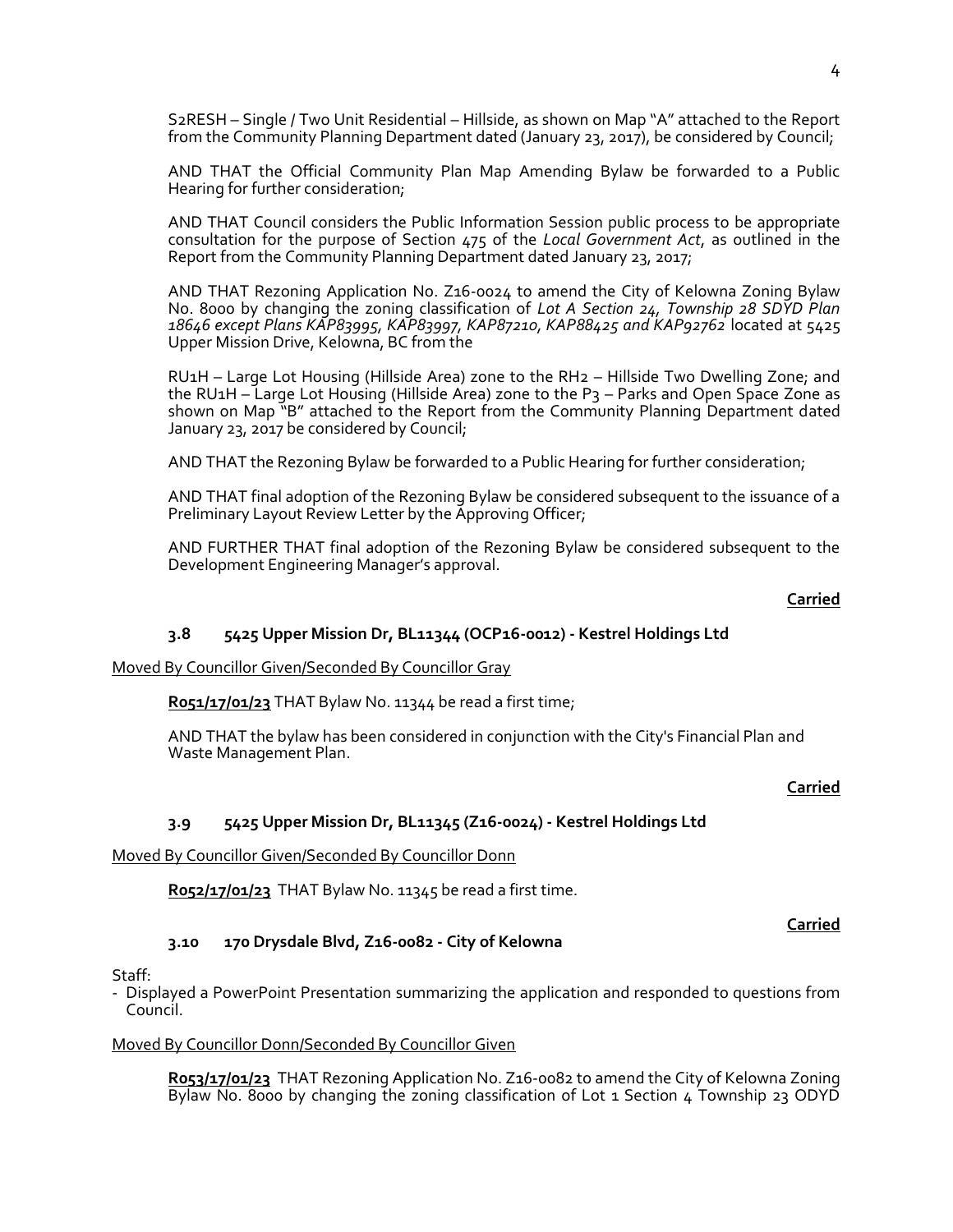Plan EPP30767, located at 170 Drysdale Boulevard, Kelowna, BC from the A1 – Agriculture 1 zone and  $P_2$  – Education and Minor Institutional zone to the RM3 – Low Density Multiple Housing zone, be considered by Council;

AND THAT the Rezoning Bylaw be forwarded to a Public Hearing for further consideration;

AND THAT final adoption of the Rezoning Bylaw be considered subsequent to the outstanding conditions of approval as set out in Schedule "A" attached to the Report from the Community Planning Department dated December 6, 2016;

AND FURTHER THAT final adoption of the Rezoning Bylaw be considered in conjunction with Council's consideration of a Development Permit and Development Variance Permit for the Subject Property

**Carried**

### **3.11 170 Drysdale Blvd, BL11346 (Z16-0082) - City of Kelowna**

Moved By Councillor Singh/Seconded By Councillor Sieben

**R054/17/01/23** THAT Bylaw No. 11346 be read a first time.

**Carried**

#### **3.12 CD5 - Multi Purposed Facility Zone Amendments (TA16-0014) - Text Amendment - City of Kelowna**

Staff:

- Displayed a PowerPoint Presentation summarizing the application and responded to questions from Council.

#### Moved By Councillor Stack/Seconded By Councillor Gray

**R055/17/01/23** THAT Council defer TA16-0014 until further information regarding the CD5 zone is provided.

**Carried**

#### **3.13 BL11347 (TA16-0014) - Parking Amendments for the CD5 - Multi-Purpose Facility Zone - City of Kelowna**

Bylaw No. 11347 was not read due to deferral of TA16-0014.

### **3.14 4077 & 4079 June Springs Rd (Z16-0065) - Jamie D. Coates**

Staff:

- Displayed a PowerPoint Presentation summarizing the application and responded to questions from Council.

#### Moved By Councillor Sieben/Seconded By Councillor Given

**R056/17/01/23** THAT Council receives for information, the Supplemental Report from Community Planning dated January 23, 2016 with respect to Rezoning Application No. Z16- 0065, for *Parcel B (Plan B5939) Lot 77 Section 3 Township 26 ODYD Plan 1247*, located on 4077 and 4079 June Springs Road;

AND THAT the rezoning bylaw be forwarded to a Public Hearing;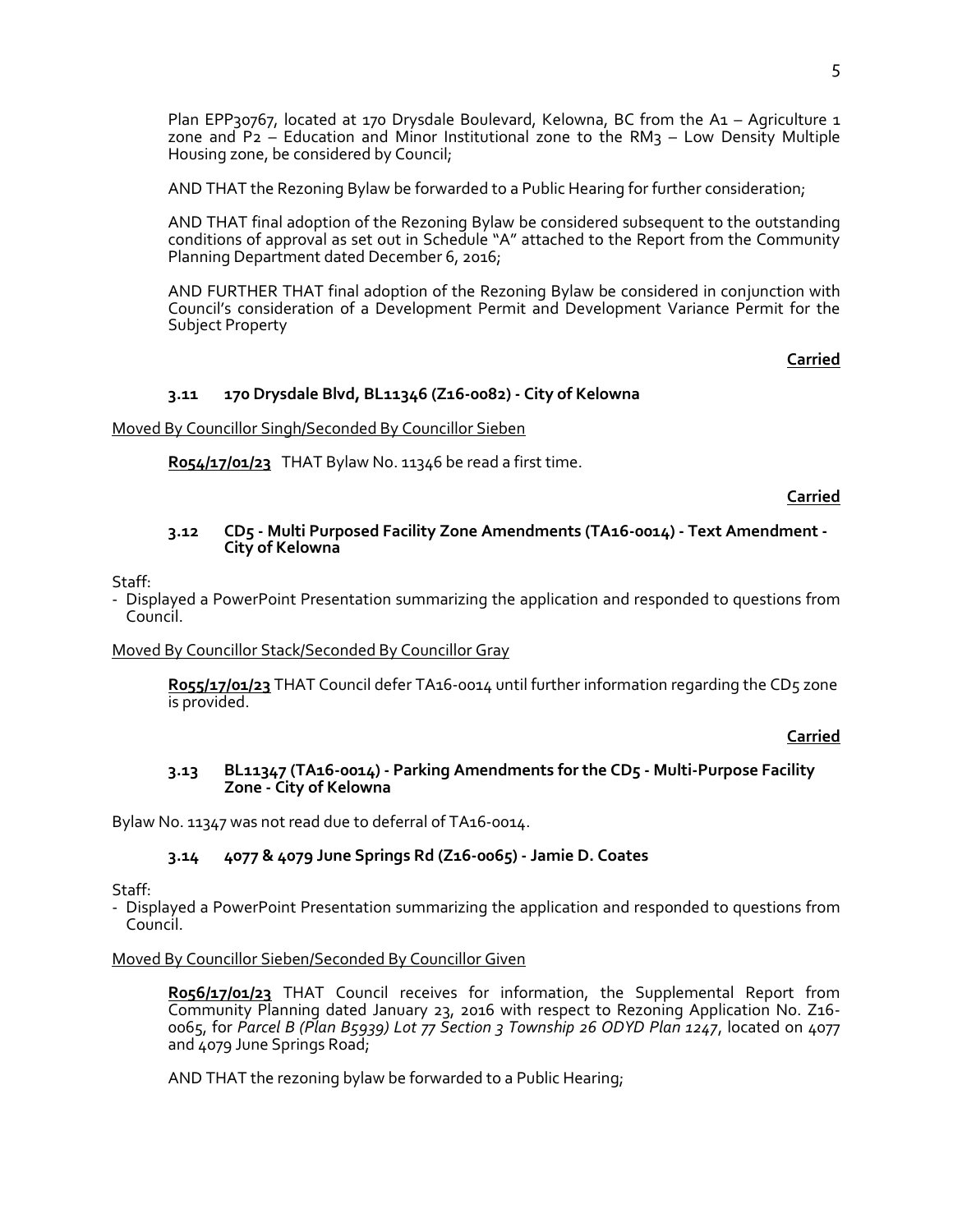AND THAT Final Adoption of the rezoning bylaw be subject to the registration of a covenant that restricts the following:

- 1. Principal uses are restricted to: agriculture; greenhouses and plant nurseries; intensive agriculture and single dwelling housing;
- 2. Secondary uses are restricted to: carriage house and home based business rural (existing structures only);
- 3. Maximum number of permitted dwellings on the property is two (no additional suites are permitted);
- 4. Secondary uses are permitted when the principal land use on the property includes agriculture, greenhouses and plant nurseries or intensive agriculture;
- 5. Residential tenancy must be no less than a 30-day period (short term rentals are not permitted);
- 6. Farm Residential Footprint is restricted to less than 2000 metres<sup>2</sup>; and
- 7. The remainder of the property is protected via a No Build Area.

**Defeated**

Mayor Basran and Councillors Stack, DeHart, Singh, Donn and Gray - Opposed

# **3.15 4077 & 4079 June Springs Rd, BL11348 (Z16-0065) - Jamie D. Coates**

Bylaw No. 11348 was not read due to Z16-0065 being defeated.

# **3.16 600 Boyton Pl, DP16-0252 - 0725353 BC Ltd**

Mayor Basran declared a conflict of interest as he lives in the complex and departed the meeting at 2.39 p.m.

Deputy Mayor Given resided the chair.

Staff:

- Displayed a PowerPoint Presentation summarizing the application and responded to questions from Council.

### Moved By Councillor Donn/Seconded By Councillor Sieben

**R057/17/01/23** THAT Council authorizes the issuance of Development Permit No. DP16-0252 for Lot A, Section 31, Township 26, ODYD, Plan KAP91474 Except Plan KAS3850 (Phases 1, 2, 3, 4, 5, 6, 7, 8, 9, and 10), located at 600 Boynton Place, Kelowna, BC subject to the following:

- 1. The dimensions and siting of the building to be constructed on the land be in accordance with Schedule "A,"
- 2. The exterior design and finish of the building to be constructed on the land, be in accordance with Schedule "B";
- 3. Landscaping to be provided on the land be in accordance with Schedule " $C$ ";
- 4. The applicant be required to post with the City a Landscape Performance Security deposit in the form of a "Letter of Credit" in the amount of  $125\%$  of the estimated value of the landscaping, as determined by a Registered Landscape Architect;

AND FURTHER THAT this Development Permit is valid for two (2) years from the date of Council approval, with no opportunity to extend.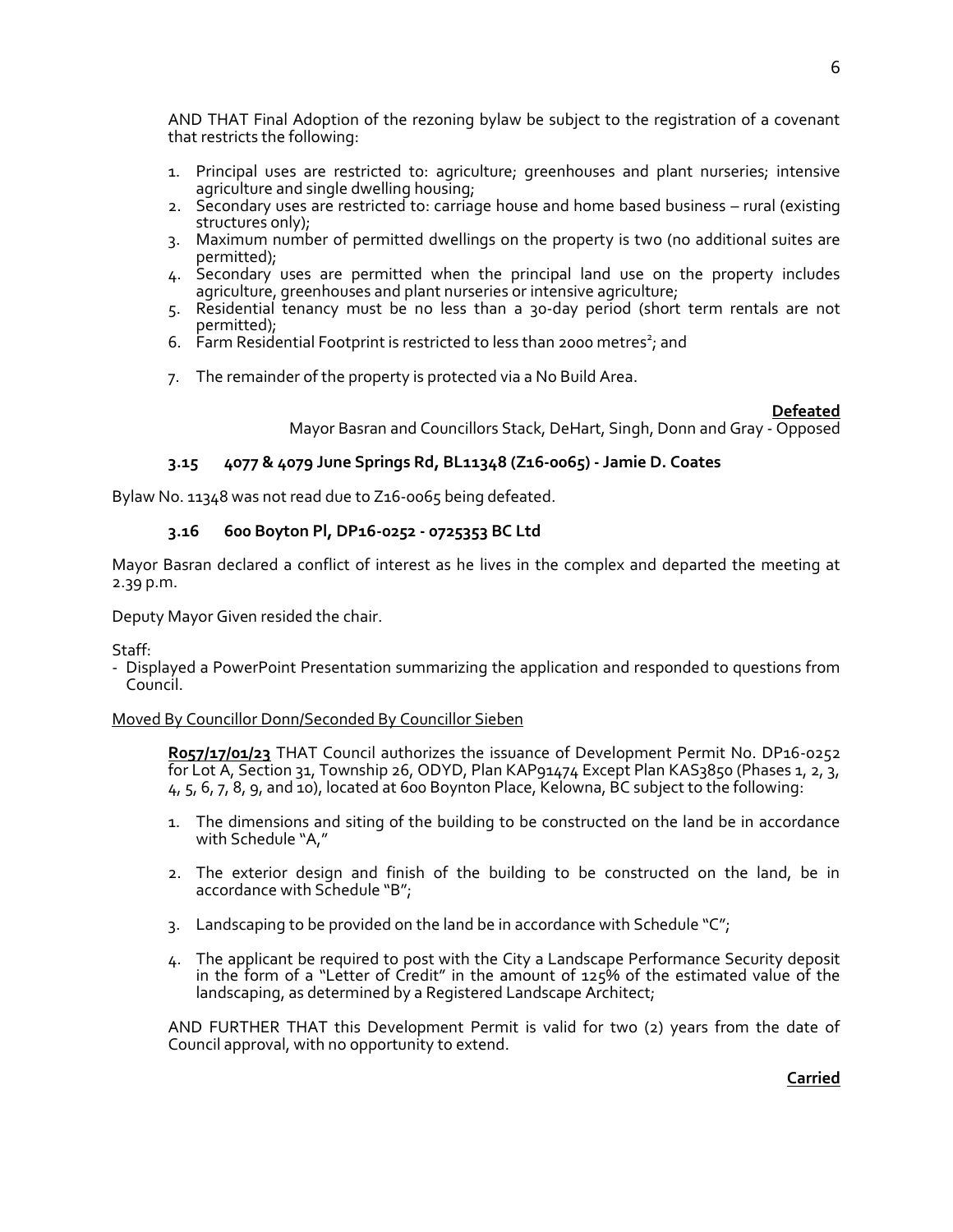Mayor Basran returned and resumed the chair at 2:48 p.m.

# **3.17 1580 Hwy 33 West, DP16-0286 - Coastal Hollypark Properties Ltd**

Councllor DeHart declared a conflict of interest as she works in the hotel industry and the hotel is in close proximity of this application and left the meeting at 2:49 p.m.

Staff:

- Displayed a PowerPoint Presentation summarizing the application and responded to questions from Council.

#### Moved By Councillor Stack/Seconded By Councillor Given

**R058/17/01/23** THAT Council authorizes the issuance of Development Permit No. DP16-0286 for Lot 1, DL 125, ODYD Plan 8791 Except Plans 39705 and KAP79377, located at 1580 Hwy 33 West, Kelowna, BC subject to the following:

- 1. The dimensions and siting of the building to be constructed on the land be in accordance with Schedule "A,"
- 2. The exterior design and finish of the building to be constructed on the land, be in accordance with Schedule "B";
- 3. Landscaping to be provided on the land be in accordance with Schedule " $C$ ";
- 4. The applicant be required to post with the City a Landscape Performance Security deposit in the form of a "Letter of Credit" in the amount of  $125\%$  of the estimated value of the landscaping, as determined by a Registered Landscape Architect;

AND THAT Council's consideration of this Development Permit be considered subsequent to the outstanding conditions of approval as set out in Schedule "A" attached to the Report from the Community Planning Department dated June 24, 2017;

AND THAT the applicant be required to complete the above noted conditions of Council's approval of the Development Permit Application in order for the permits to be issued;

AND FURTHER THAT this Development Permit is valid for two (2) years from the date of Council approval, with no opportunity to extend.

### **Carried**

Councillor Dehart returned to the meeting at 3:07 p.m.

### **4. Bylaws for Adoption (Development Related)**

#### **4.1 (S of) 823 & 890-950 Academy Way, BL10984 (Z13-0030) - Watermark Developments Ltd**

Moved By Councillor DeHart/Seconded By Councillor Stack

**R059/17/01/23** THAT Bylaw No. 10984 be adopted.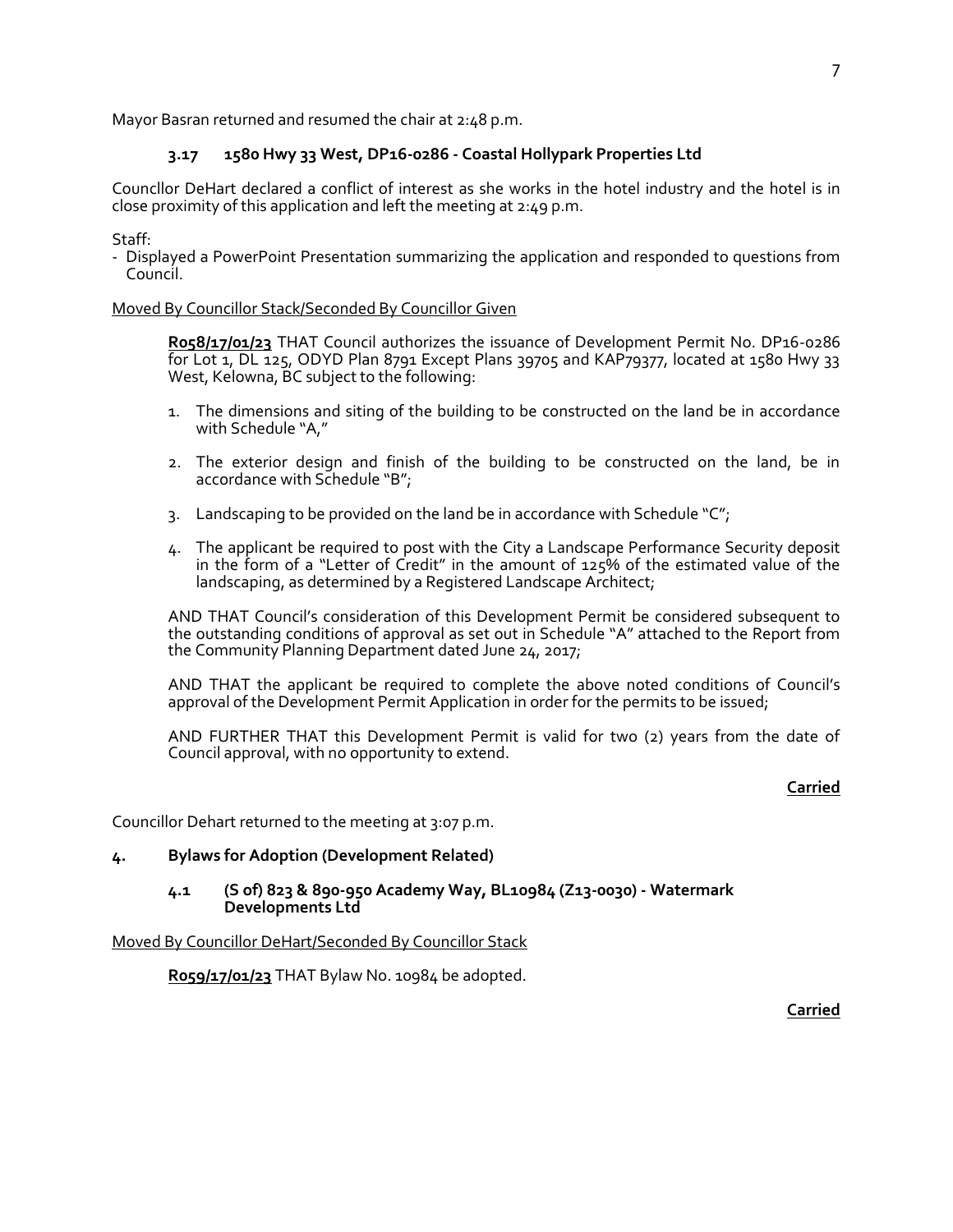# **4.2 BL11131 (TA15-0007) - Micro Suite Housing Amendments to Zoning Bylaw**

### Moved By Councillor Stack/Seconded By Councillor DeHart

**R060/17/01/23** THAT Bylaw No. 11131 be adopted.

**Carried**

# **5. Non-Development Reports & Related Bylaws**

# **5.1 Allocation of Transitional Grant-in-Aid Funds**

Staff:

- Displayed a PowerPoint Presentation summarizing the Grant in Aid allocation and responded to questions from Council.

#### Moved By Councillor Stack/Seconded By Councillor DeHart

**R061/17/01/23** THAT Council receives for information the report of the Division Director, Active Living & Culture dated January 23, 2017 regarding the allocation of \$100,000 transitional Grantin-Aid funds for 2017;

AND THAT Council approves the allocation of \$100,000 in transitional Grant-in-Aid funds for 2017 through:

-\$85,000 to the Community Social Development Grant program; and -\$15,000 to the Organization Development Grant program;

AND THAT Council approves amendments to Council Policy #218 Community Social Development Grants as attached to the report dated January  $23$ , 2017 from the Director of Active Living & Culture;

AND THAT Council directs staff to return with a recommendation for revised program guidelines for 2017 Organization Development Grants;

AND FURTHER THAT Council directs staff report back with recommendations for allocation of transitional Grant-in-Aids funds for 2018 and subsequent years.

### **Carried**

#### Staff:

- Provided an overview of the Okanagan Basin Water Board Water Conservation and Quality Project grants.

#### Moved By Councillor Donn/Seconded By Councillor Given

**5.2 Okanagan Basin Water Board**

**R062/17/01/23** THAT Council receives, for information, the report from the Park and Landscape Planner and Parks, Beaches & Sportsfields Supervisor with respect to two 2017-2018 Okanagan Basin Water Board (OBWB) – Water Conservation and Quality Project Grants.

AND THAT Council authorizes staff to apply for a 2017-2018 OBWB – Water Conservation and Quality Project Grant for 'Boyce-Gyro Park Bio-swale Pilot Project' and also for 'Irrigation Connection Point Retro-fit Project'.

AND FURTHER THAT Council authorizes the Mayor and City Clerk to execute the 2017-2018 OBWB – Water Conservation and Quality Project Grants on behalf of City Council, if the application(s) is successful.